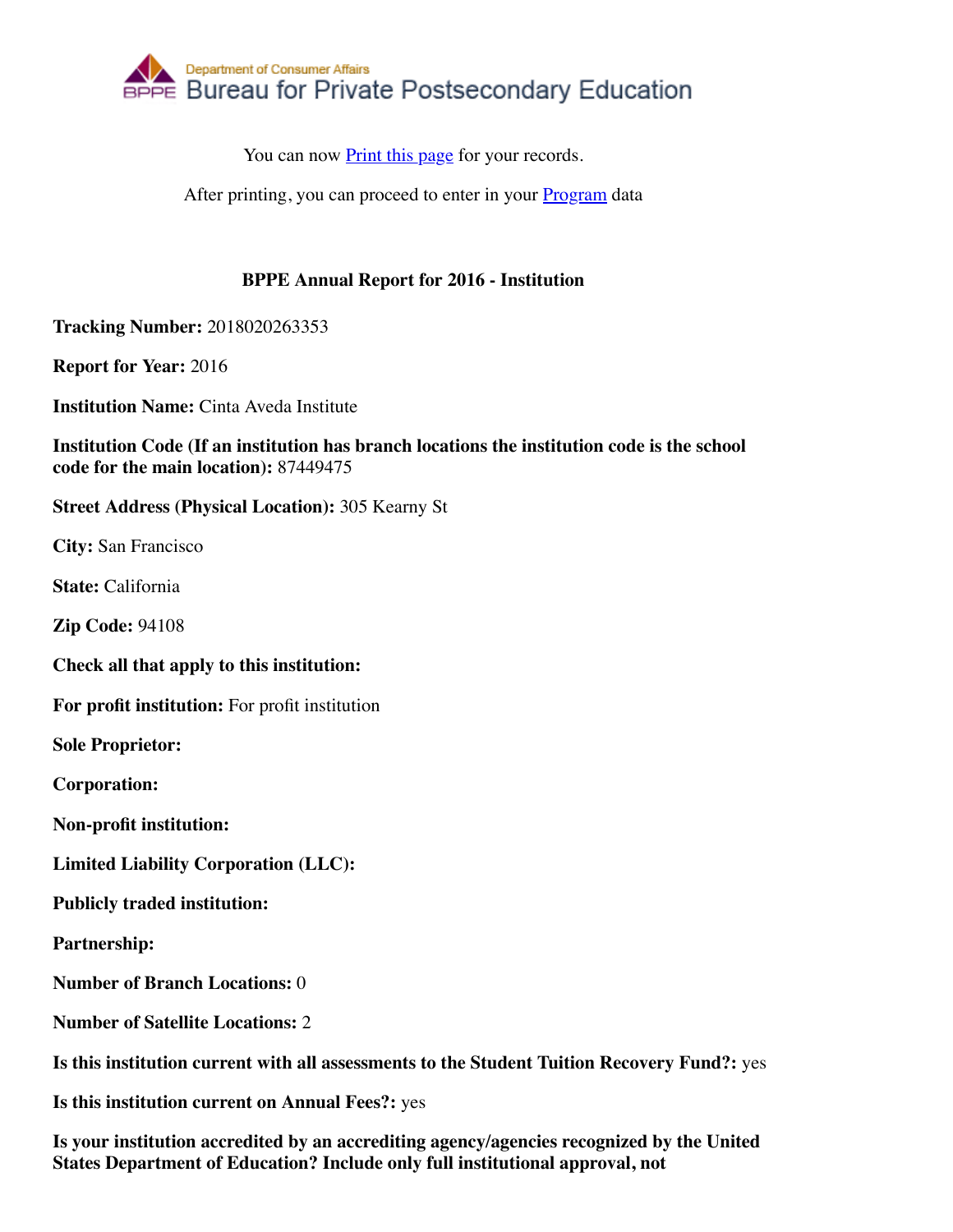**programmatic approval:** yes **If you answered yes to the question above, please identify the accrediting agency:** National Accrediting Commission of Cosmetology Arts and Sciences

**If your institution has specialized accreditation from a recognized United States Department of Education approved specialized/programmatic accreditor, list the accreditation:**

**Has any accreditation agency taken any formal disciplinary action against this institution? If Yes, please submit a paper copy of the action, refer to the Annual Report Completion Check Sheet.:** no

**Does your institution participate in federal financial aid programs under Title IV of the Federal Higher Education Act?:** yes

**What is the total amount of Title IV funds received by your institution in 2016?:** 2,216.143

**Does your institution participate in veteran's financial aid education programs?:** yes

**What is the total amount of veteran's financial aid funds received by your institution in 2016?:** 170,770

**Does your institution participate in the Cal Grant program?:** no

**What is the total amount of Cal Grant funds received by your institution in 2015?:** 0

**Is your institution on the California Eligible Training Provider List (ETPL)?:** no

**Is your institution receiving funds from the Work Innovation and Opportunity Act (WIOA) Program?:** no

**What is the total amount of WIOA funds received by your institution in 2016?:** 0

**Does your institution participate in, or offer any another government or nongovernmental financial aid programs?** yes

**If yes, please indicate the name of the financial aid program:** Department of Rehabilitation, Sallie Mae, TFC

**The percentage of institutional income in 2016 that was derived from public funding:** 99

**Enter the most recent three-year Cohort Default Rate reported by the US Department of Education, for this institution:** 9.6

**The percentage of students who in 2016 received federal student loans to help pay their cost of education at the school was:** 89

**Total number of students enrolled at this institution:** 178

**Number of Doctorate Degrees programs Offered:** 0

**Number of Students enrolled in Doctorate level programs at this Institution:** 0

**Number of Master Degrees programs Offered:** 0

**Number of Students enrolled in Master level programs at this institution:** 0